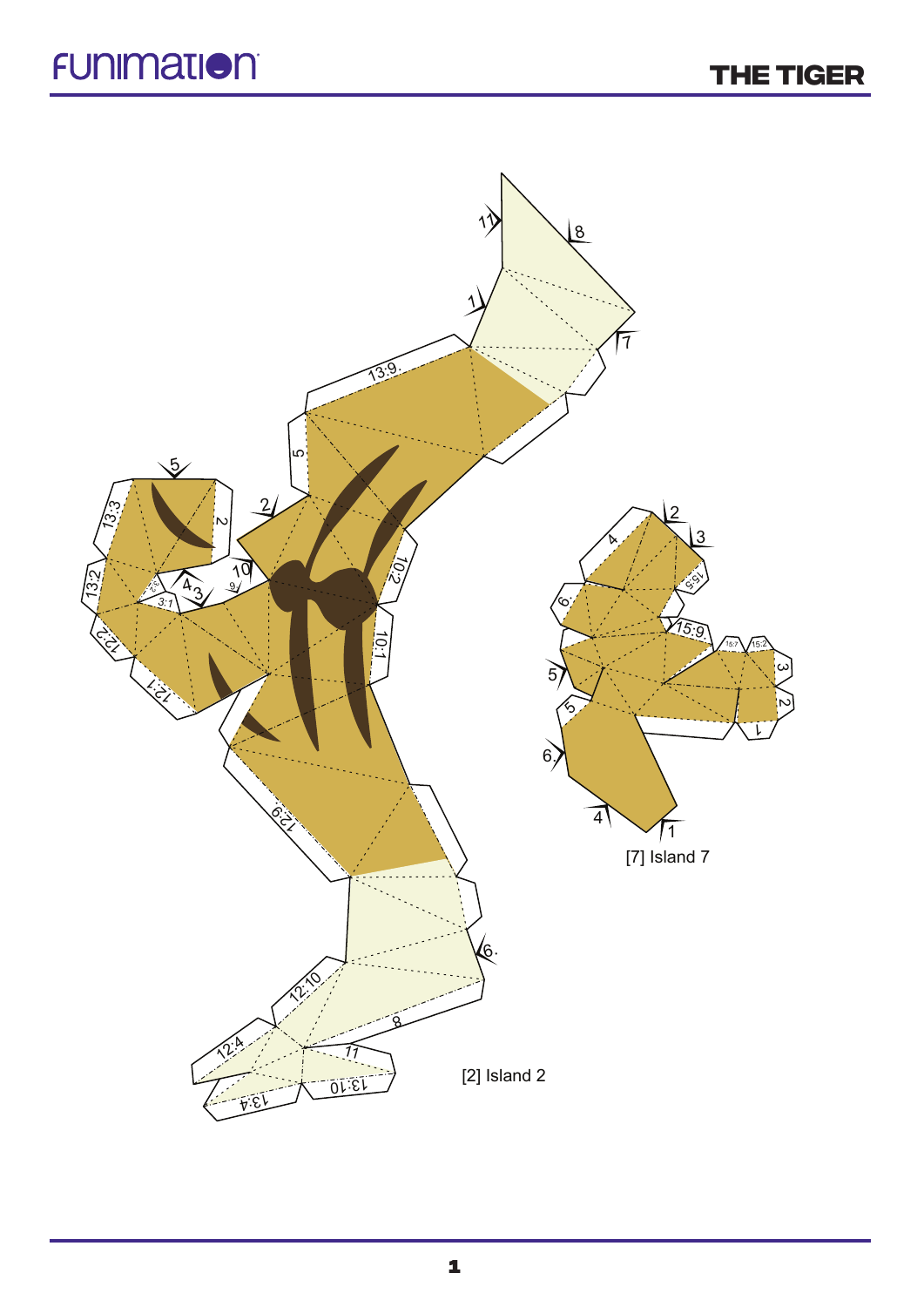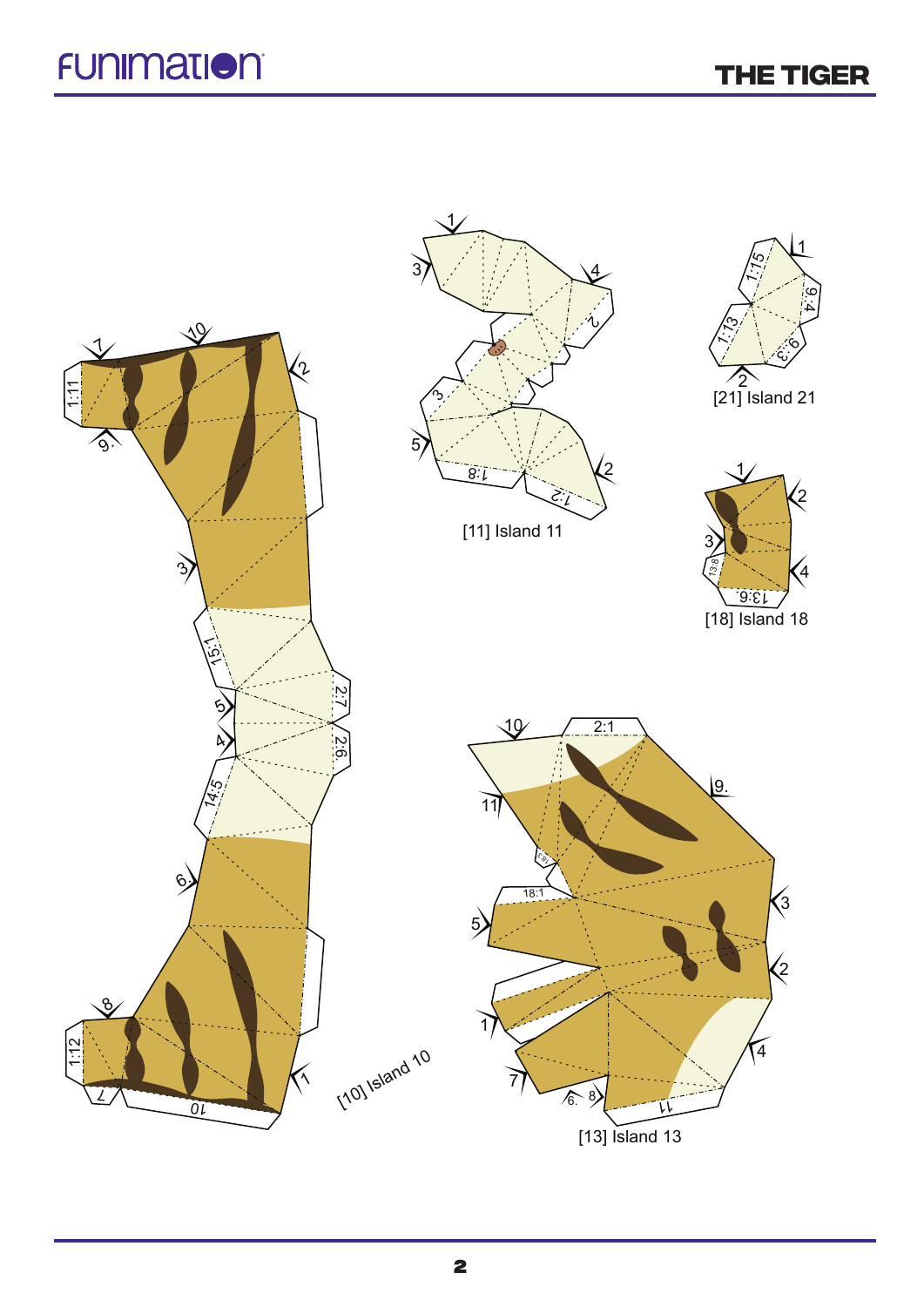## **FUNIMATION**

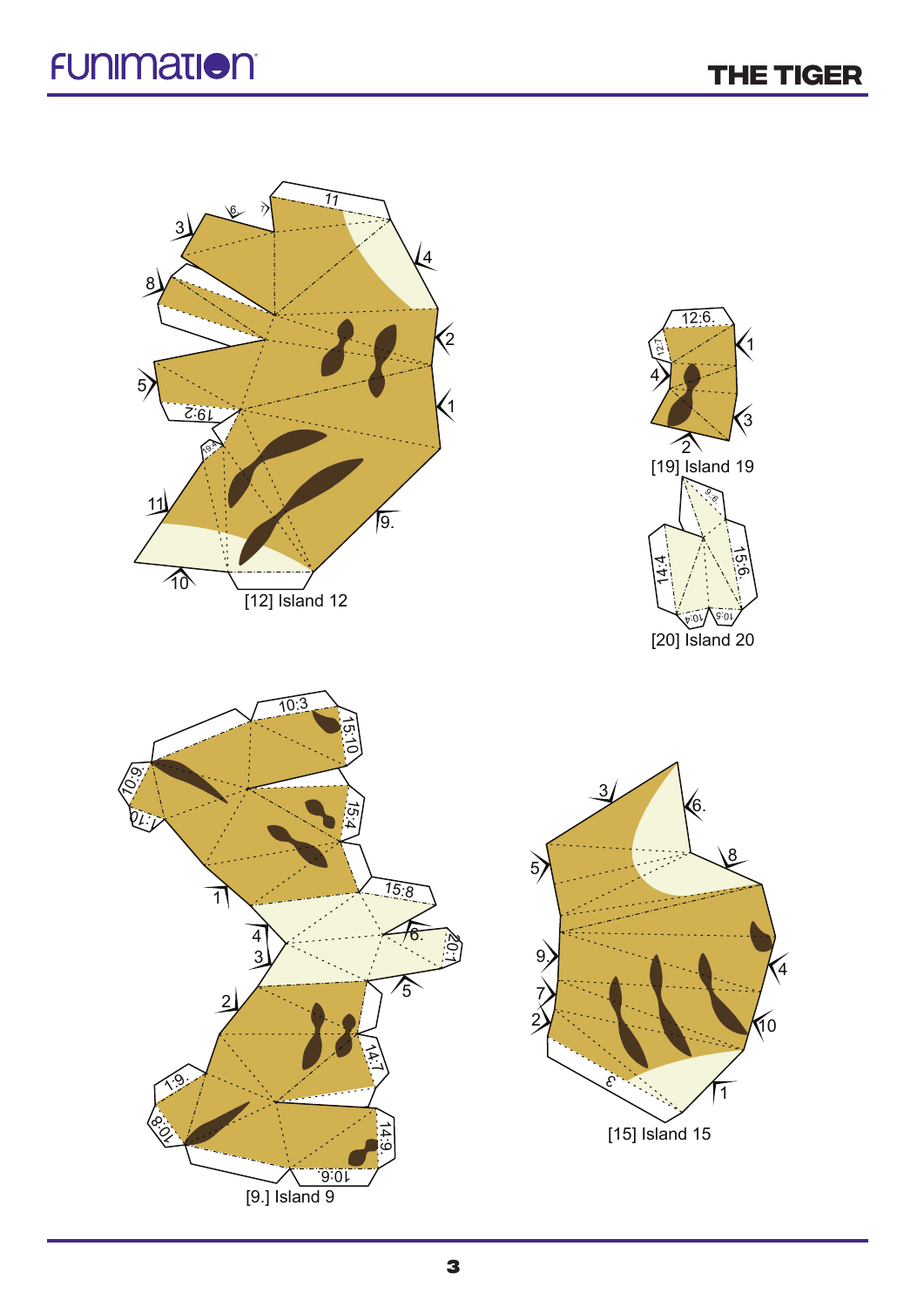## **FUNIMATION**